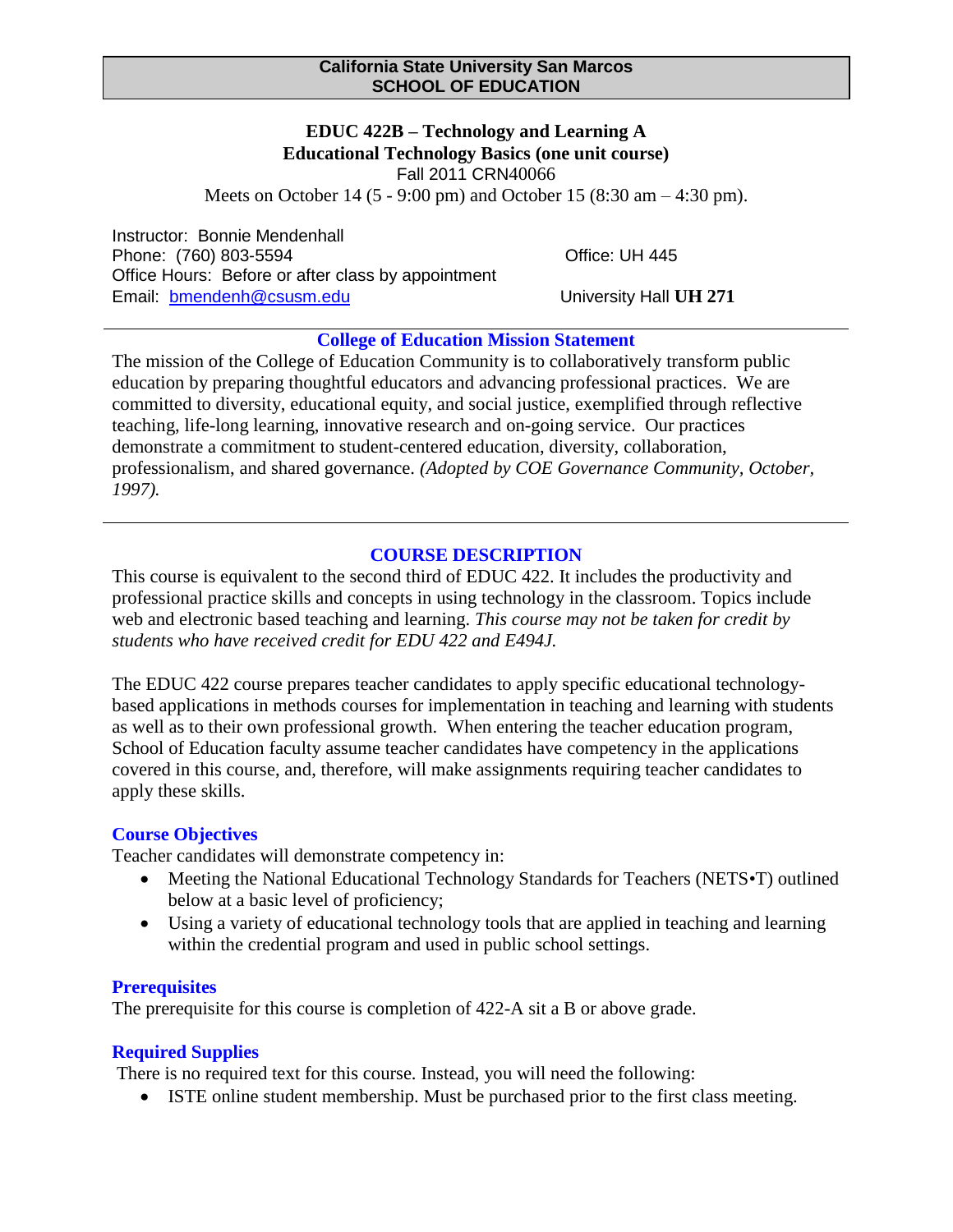One mass storage device, e.g., USB flash drive (1 Gig or larger)

It is not necessary to purchase the educational software, as many of the specific software titles are available on the Web in demo-version and/or available on campus.

#### **STUDENT LEARNING OUTCOMES**

#### **Teacher Performance Expectation (TPE) Competencies**

This course is designed to help teachers seeking the Multiple and Single Subjects Credential to develop the skills, knowledge, and attitudes necessary to assist schools and districts in implementing an effective program for all students. The successful candidate will be able to merge theory and practice in order to realize a comprehensive and extensive educational program for all students. The following TPEs are addressed in this course:

Primary Emphasis:

TPE 14 CSUSM Educational Technology (based on ISTE NETS•T: see below) Secondary Emphasis:

TPE 4 - Making Content Accessible (NETS•T I and II)

TPE 5 - Student Engagement (NETS•T I and II)

TPE 6 - Developmentally Appropriate Teaching Practices (NETS•T I, and II)

TPE 7 - Teaching English Language Learners (NETS•T II and IV)

TPE 12 - Professional, legal and ethical (NETS•T IV)

TPE 13 - Professional Growth (NETS•T V)

### **ISTE National Educational Technology Standards (NETS•T) and Performance Indicators for Teachers**

Effective teachers model and apply the National Educational Technology Standards for Students (NETS•S) as they design, implement, and assess learning experiences to engage students and improve learning; enrich professional practice; and provide positive models for students, colleagues, and the community. All teachers should meet the following standards and performance indicators. Teachers:

### **I. Facilitate and Inspire Student Learning and Creativity**

Teachers use their knowledge of subject matter, teaching and learning, and technology to facilitate experiences that advance student learning, creativity, and innovation in both face-toface and virtual environments. Teachers:

- **a.** promote, support, and model creative and innovative thinking and inventiveness
- **b.** engage students in exploring real-world issues and solving authentic problems using digital tools and resources
- **c.** promote student reflection using collaborative tools to reveal and clarify students' conceptual understanding and thinking, planning, and creative processes
- **d.** model collaborative knowledge construction by engaging in learning with students, colleagues, and others in face-to-face and virtual environments

### **II. Design and Develop Digital-Age Learning Experiences and Assessments**

Teachers design, develop, and evaluate authentic learning experiences and assessments incorporating contemporary tools and resources to maximize content learning in context and to develop the knowledge, skills, and attitudes identified in the NETS•S. Teachers: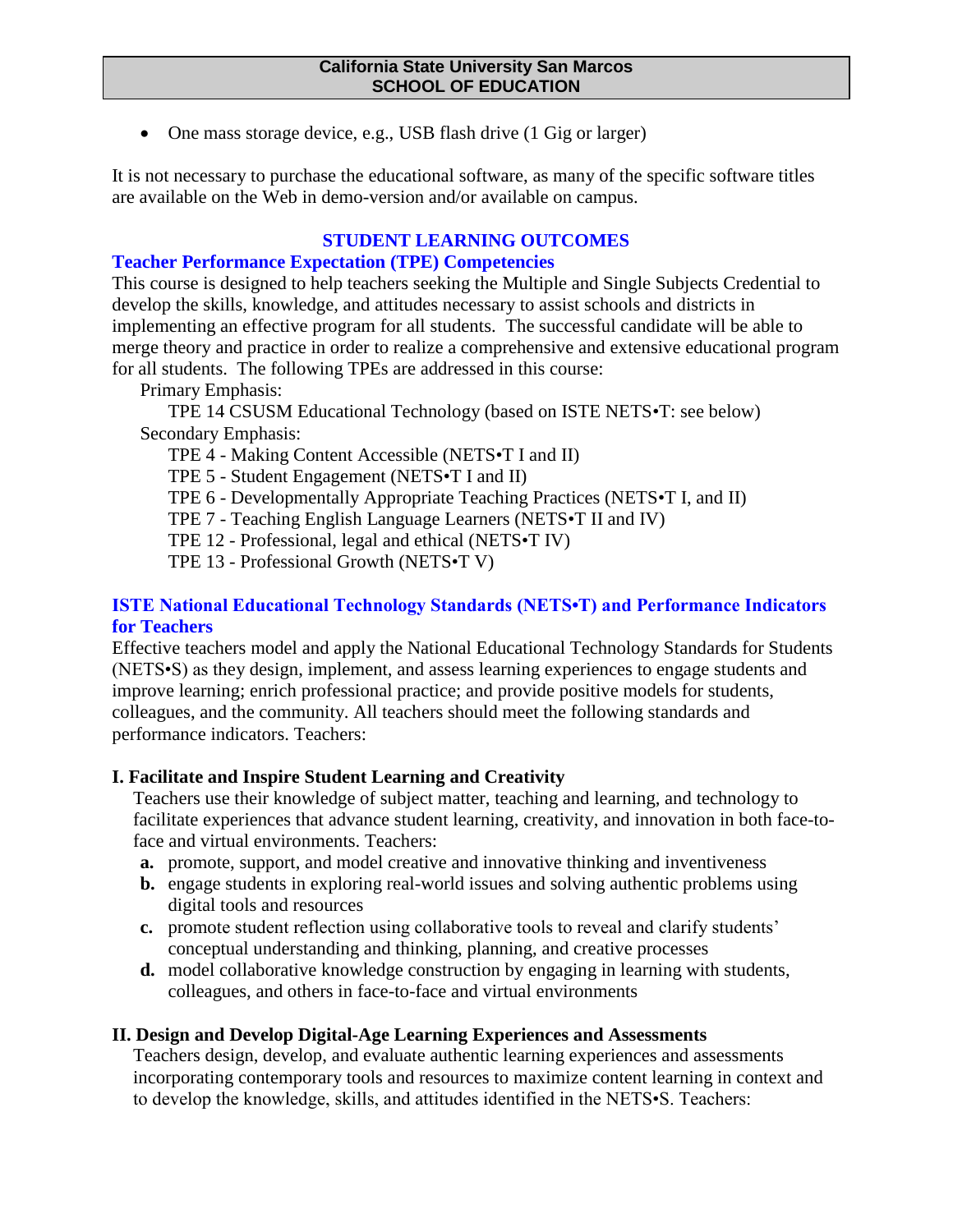- **a.** design or adapt relevant learning experiences that incorporate digital tools and resources to promote student learning and creativity
- **b.** develop technology-enriched learning environments that enable all students to pursue their individual curiosities and become active participants in setting their own educational goals, managing their own learning, and assessing their own progress
- **c.** customize and personalize learning activities to address students' diverse learning styles, working strategies, and abilities using digital tools and resources
- **d.** provide students with multiple and varied formative and summative assessments aligned with content and technology standards and use resulting data to inform learning and teaching

## **III. Model Digital-Age Work and Learning**

Teachers exhibit knowledge, skills, and work processes representative of an innovative professional in a global and digital society. Teachers:

- **a.** demonstrate fluency in technology systems and the transfer of current knowledge to new technologies and situations
- **b.** collaborate with students, peers, parents, and community members using digital tools and resources to support student success and innovation
- **c.** communicate relevant information and ideas effectively to students, parents, and peers using a variety of digital-age media and formats
- **d.** model and facilitate effective use of current and emerging digital tools to locate, analyze, evaluate, and use information resources to support research and learning

### **IV. Promote and Model Digital Citizenship and Responsibility**

Teachers understand local and global societal issues and responsibilities in an evolving digital culture and exhibit legal and ethical behavior in their professional practices. Teachers:

- **a.** advocate, model, and teach safe, legal, and ethical use of digital information and technology, including respect for copyright, intellectual property, and the appropriate documentation of sources
- **b.** address the diverse needs of all learners by using learner-centered strategies and providing equitable access to appropriate digital tools and resources
- **c.** promote and model digital etiquette and responsible social interactions related to the use of technology and information
- **d.** develop and model cultural understanding and global awareness by engaging with colleagues and students of other cultures using digital-age communication and collaboration tools

### **V. Engage in Professional Growth and Leadership**

Teachers continuously improve their professional practice, model lifelong learning, and exhibit leadership in their school and professional community by promoting and demonstrating the effective use of digital tools and resources. Teachers:

- **a.** participate in local and global learning communities to explore creative applications of technology to improve student learning
- **b.** exhibit leadership by demonstrating a vision of technology infusion, participating in shared decision making and community building, and developing the leadership and technology skills of others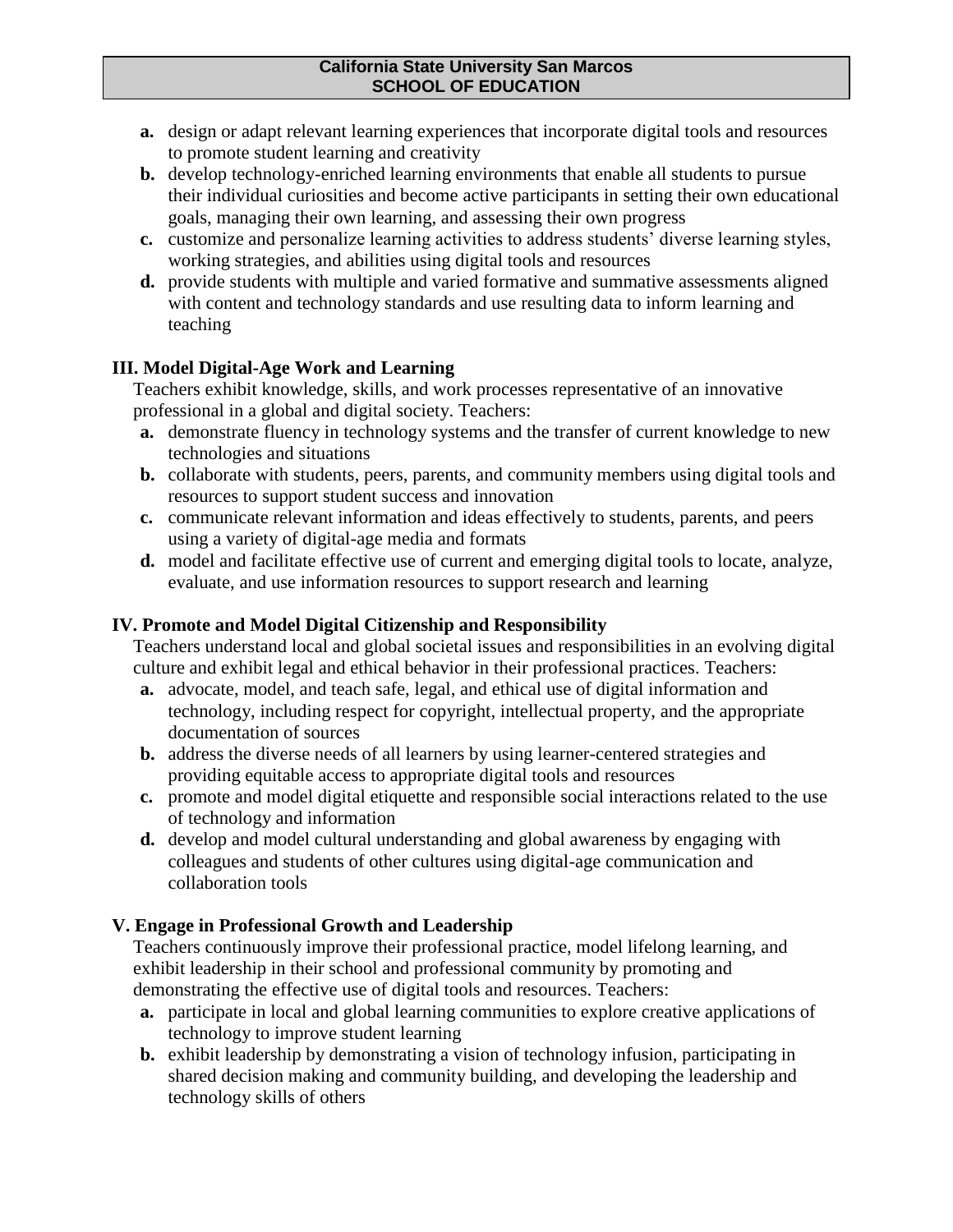- **c.** evaluate and reflect on current research and professional practice on a regular basis to make effective use of existing and emerging digital tools and resources in support of student learning
- **d.** contribute to the effectiveness, vitality, and self-renewal of the teaching profession and of their school and community

*ISTE (International Society for Technology in Education), 2008* [http://www.iste.org/Content/NavigationMenu/NETS/ForTeachers/2008Standards/NETS\\_for\\_Tea](http://www.iste.org/Content/NavigationMenu/NETS/ForTeachers/2008Standards/NETS_for_Teachers_2008.htm) [chers\\_2008.htm](http://www.iste.org/Content/NavigationMenu/NETS/ForTeachers/2008Standards/NETS_for_Teachers_2008.htm)

### **CSUSM AND SOE POLICIES**

#### **School of Education Attendance Policy**

Due to the dynamic and interactive nature of courses in the School of Education, all students are expected to attend all classes and participate actively. At a minimum, students must attend more than 80% of class time, or s/he may not receive a passing grade for the course at the discretion of the instructor. Individual instructors may adopt more stringent attendance requirements (see below). Should the student have extenuating circumstances, s/he should contact the instructor as soon as possible. (Adopted by the COE Governance Community, December, 1997).

In addition to attending course sessions, students may need to use campus resources for some assignments. All students must plan times they can work in labs on campus. Students are required to check campus resources and availability of labs. Mac computers are available in ACD 202, ACD 211, UH 271, and SCI2 306 in addition to other locations such as the library  $2<sup>nd</sup>$ floor. Students are required to use campus issued-email accounts and check email and the class Cougar Course (Moodle) site at least two times per week to communicate with instructor and peers.

### **CSUSM Academic Honesty Policy**

Students will be expected to adhere to standards of academic honesty and integrity, as outlined in the Student Academic Honesty Policy. All written work and oral presentation assignments must be original work. All ideas/materials that are borrowed from other sources must have appropriate references to the original sources. Any quoted material should give credit to the source and be punctuated with quotation marks.

Students are responsible for honest completion of their work including examinations. There will be no tolerance for infractions. If you believe there has been an infraction by someone in the class, please bring it to the instructor's attention. The instructor reserves the right to discipline any student for academic dishonesty in accordance with the general rules and regulations of the university. Disciplinary action may include the lowering of grades and/or the assignment of a failing grade for an exam, assignment, or the class as a whole.

Incidents of Academic Dishonesty will be reported to the Dean of Students. Sanctions at the University level may include suspension or expulsion from the University.

#### **Plagiarism**

As an educator, it is expected that each student will do his/her own work, and contribute equally to group projects and processes. Plagiarism or cheating is unacceptable under any circumstances. If you are in doubt about whether your work is paraphrased or plagiarized see the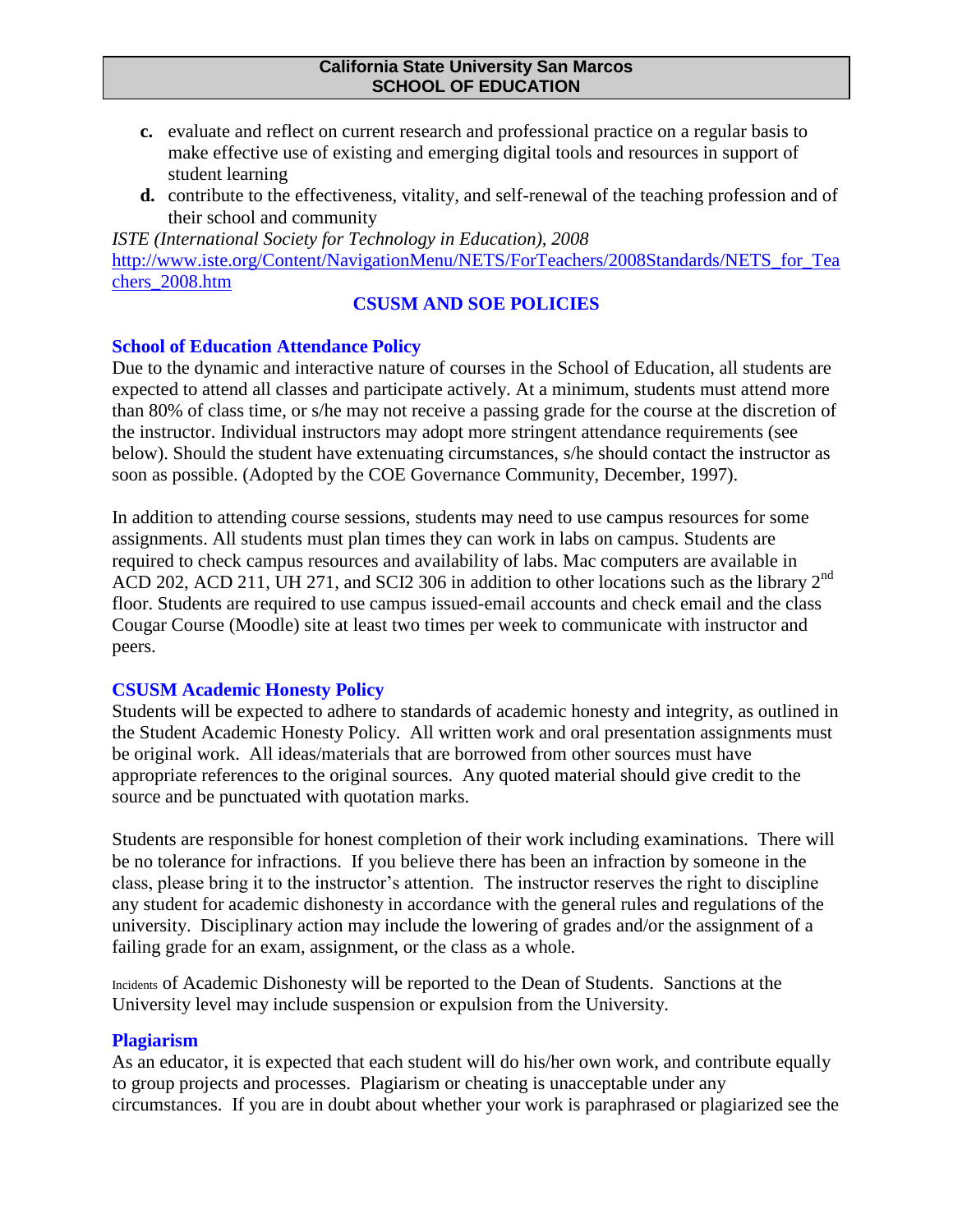Plagiarism Prevention for Students website [http://library.csusm.edu/plagiarism/index.html.](http://library.csusm.edu/plagiarism/index.html) If there are questions about academic honesty, please consult the University catalog.

#### **Students with Disabilities Requiring Reasonable Accommodations**

Students with disabilities who require reasonable accommodations must be approved for services by providing appropriate and recent documentation to the Office of Disable Student Services (DSS). This office is located in Craven Hall 4300, and can be contacted by phone at (760) 750- 4905, or TTY (760) 750-4909. Students authorized by DSS to receive reasonable accommodations should meet with their instructor during office hours or, in order to ensure confidentiality, in a more private setting.

#### **CSUSM Writing Requirement**

The CSUSM writing requirement of 2500 words is met through the completion of course assignments. Therefore, all writing will be looked at for content, organization, grammar, spelling, and format.

If needed, it is suggested that you make an appointment with the Writing Center [\(http://www.csusm.edu/writing\\_center/\)](http://www.csusm.edu/writing_center/) to seek help with writing skills before submitting your written assignments.

#### **Grading Procedures And Assignments**

Grading is calculated on the standard of

| $94 - 100 = A$  | $80 - 83 = B$   | $70 - 73 = C$  |
|-----------------|-----------------|----------------|
| $90 - 93 = A$   | $77 - 79 = C +$ | $60 - 69 = D$  |
| $87 - 89 = B +$ | $74 - 76 = C$   | below $60 = F$ |
| $84 - 86 = B$   |                 |                |

### *422-B ASSIGNMENTS and DUE DATE*S

| Due Date | Assignment             | Description                                               | Points |
|----------|------------------------|-----------------------------------------------------------|--------|
|          |                        |                                                           |        |
| 10/7     | <b>ISTE-Taskstream</b> | You must have a current ISTE (www.iste.org)               | NA.    |
|          | Registration           | membership and a current                                  |        |
|          | Requirement            | TaskStream(www.taskstream.com) Account to participate     |        |
|          |                        | in this class. Cougar Course site for more assistance.    |        |
| 10/14    | Introduction           | Forum post introducing yourself to the professor and your | 5      |
|          | Forum                  | classmates. (You comment on three or more.)               |        |
| 10/21    | $Journals - Blog$      | Blog posts in response to ISTE NETS for Teachers and/or   | 9      |
|          |                        | Students based on current journal articles from ISTE      |        |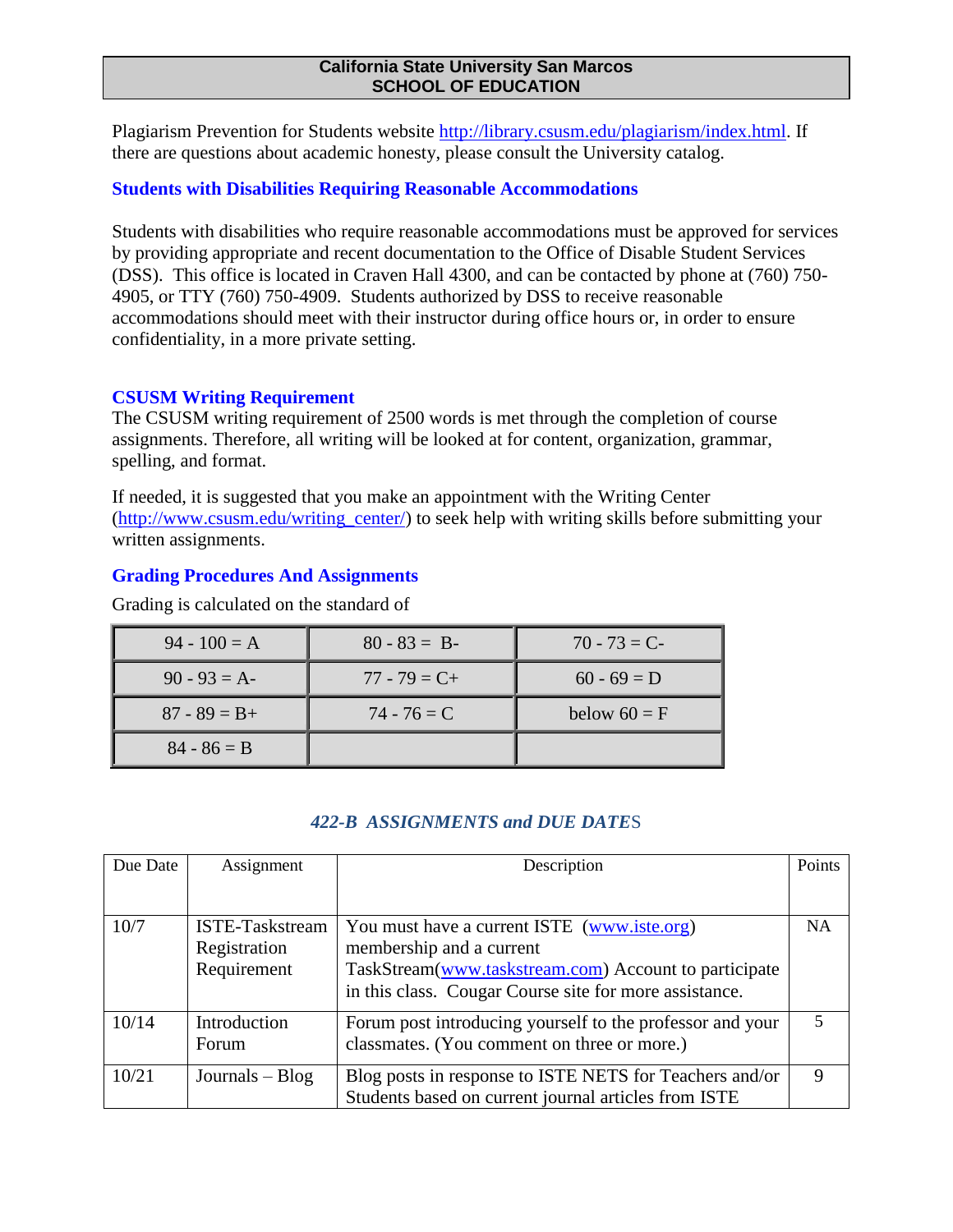| 10/28 |                                               | Learning and Leading Journal.                                                                                                                                                                       |                   |
|-------|-----------------------------------------------|-----------------------------------------------------------------------------------------------------------------------------------------------------------------------------------------------------|-------------------|
| 11/4  |                                               |                                                                                                                                                                                                     |                   |
| 10/23 | Taskstream #1<br>Electronic<br>Portfolio      | Step-by-step directions for how to complete a response to<br>the ISTE Nets for Teachers and TPE 14 on TaskStream.                                                                                   | 15                |
| 10/23 | Electronic<br><b>Grading Program</b>          | Investigate a teacher grading and reporting program.<br>Create a mock class and several typical grade reports.                                                                                      | 10                |
| 10/30 | Assistive<br>Technology                       | Learn about technology based assistive devices frequently<br>used to enhance learning for students with special needs.                                                                              | 10                |
| 10/30 | Tracking Sheet #<br>$\overline{2}$            | List of assignments in relationship to the NETS for Teachers in<br>order to prepare for completing the Electronic Portfolio<br>assignment in 422B and 422C                                          | 5                 |
| 11/6  | <b>Web Site News</b><br>Letter                | Make a News Letter describing typical class and school<br>activities for you Teacher Website (created in 422-A.)                                                                                    | 15                |
| 11/6  | <b>Internet Treasure</b><br>Hunt              | Design an interactive web-based information search for a<br>standards- based unit of study.                                                                                                         | 20                |
|       | Attendance,<br>disposition &<br>participation | Students are expected to have a positive disposition toward<br>teaching and learning. They should help each other and create<br>a positive classroom environment for everyone. This means<br>having | 11                |
|       |                                               | Total                                                                                                                                                                                               | <i><b>100</b></i> |

*ASSIGNMENTS TURNED IN AFTER 11:55 PM ON November 6, 2011*

### *WILL RECEIVE A REDUCED GRADE*

Detailed information about each assignment is provided on the class Cougar Course site. *Please note that modifications may occur at the discretion of the instructor.* In addition to the assignments described above, performance assessment will be on student's cooperation and flexibility in response to unforeseen challenges and student's ability to perform tasks using a variety of technology tools.

You are responsible to track your grades and progress in the course. In order to successfully complete this course, all assignments must be completed at an acceptable level noted on assignment directions and rubrics. All assignments are due by 11:59 pm on the due date. Late assignments may be penalized by a deduction in points. After one week, late assignments may receive no credit. If extraordinary circumstances occur, please contact the instructor.

#### *ASSIGNMENTS TURNED IN AFTER THE DUE DATE WILL BE REDUCED BY 2.5 POINTS PER DAY LATE*

After one week, late assignments WILL receive no credit. If extraordinary circumstances occur, please promptly contact the instructor.